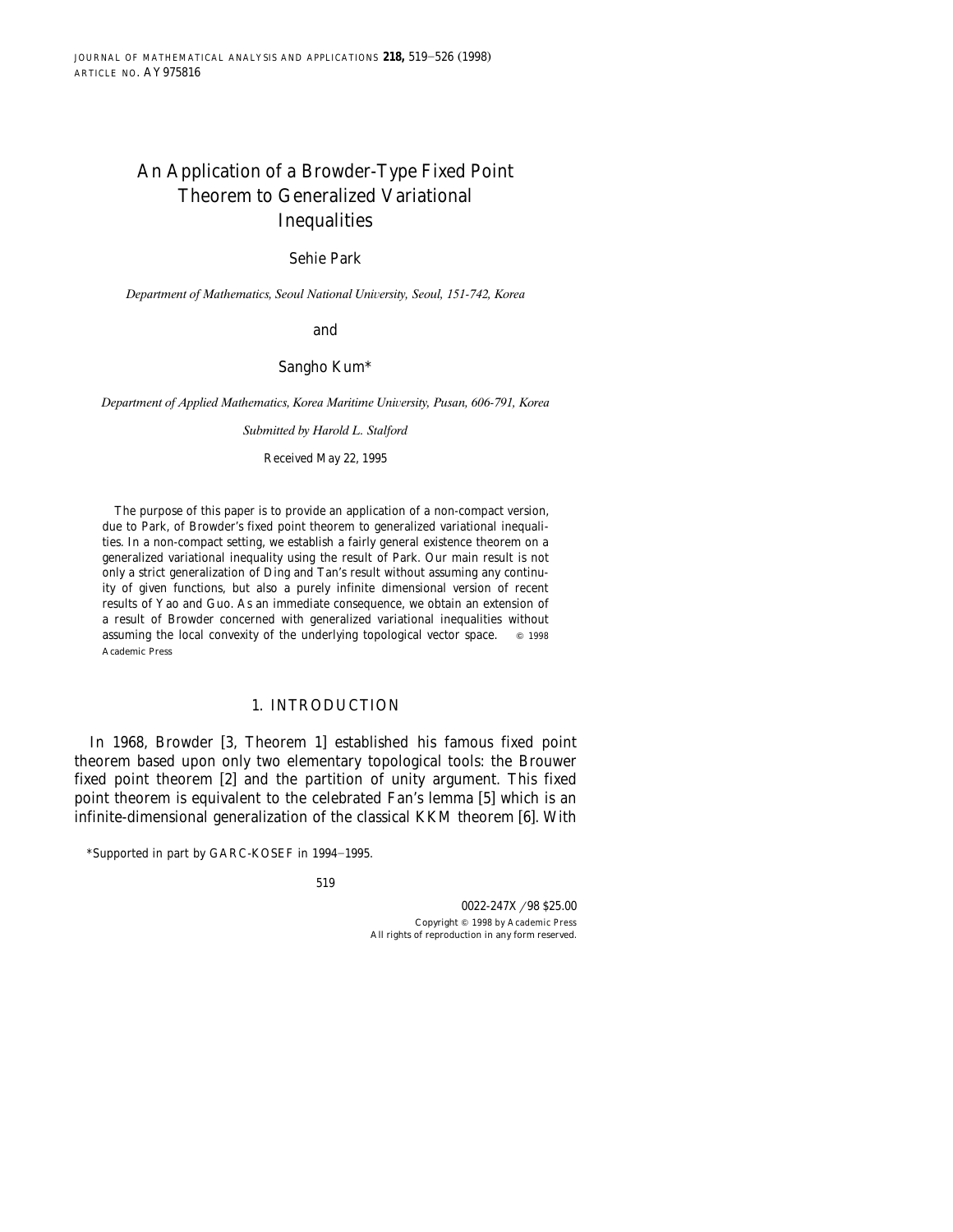this result alone, Browder [3] carried through a complete treatment of a wide range of fixed point theory, minimax theory, variational inequalities, monotone operator, and game theory.

The purpose of this paper is to provide an application of a non-compact version due to Park  $\left[9, 1\right]$  Theorem 1 of Browder's fixed point theorem to generalized variational inequalities (in short, GVI). In a non-compact setting, we establish a fairly general existence theorem on GVI using the result of Park [9, Theorem 1]. This existence theorem [Theorem 1] is designed to unify and to sharpen recent results of Ding and Tan [4, [Theorem 4](#page-7-0)] and Yao and Guo  $\overline{10}$ , Theorems 4.1 and 4.5] concerned with GVI. Our main result, Theorem 1, is not only a strict generalization of Ding and Tan [4, Theorem 4] without assuming any continuity of given functions, but also a purely infinite dimensional version of Yao and Guo [10, Theorems 4.1 and 4.5]. As an immediate consequence, we obtain an extension of Browder [3, Theorem 6] without assuming the local convexity of the underlying topological vector space. Our basic idea is motivated by Yao and  $G$ uo  $[10]$ .

## 2. PRELIMINARIES

For the terminologies and notations, we follow mainly [4, 9]. Let X and *Y* be sets. A *multifunction*  $S: X \to 2^Y$  is a function from *X* into the power *x* set  $2^Y$  of *Y*. For  $y \in Y$ , let  $S^{-1}y = \{x \in X \mid y \in Sx\}$ . A *convex space* X is a convex set (in a vector space) with any topology that induces the Euclidean topology on the convex hulls of its finite subsets. In particular, any convex subset *X* with the relative topology of a real Haussdorf topological vector space  $(t.v.s.)\mathrel{E}$  is obviously a convex space.

A subset *B* of a topological space *Y* is said to be *compactly open* in *Y* if for every compact set  $K \subset Y$  the set  $B \cap K$  is open in *K*. An extended real-valued function  $f: X \to R \cup \{+\infty\}$  on a topological space  $X$  is lower semicontinuous (l.s.c.) if  $\{x \in X \mid fx > r\}$  is open for each  $r \in R$ .

For topological spaces *X* and *Y*, a multifunction  $F: X \to 2^Y$  is said to be *upper semicontinuous* (u.s.c.) provided that for each open subset  $V$  of  $Y$ , we have  $\{x \in X \mid \emptyset \neq Fx \subset V\}$  is open in *X*; and *lower semicontinuous* (l.s.c.) provided that for each open subset *V* of *Y*, we have  $\{x \in X \mid Fx \cap V\}$  $\neq \emptyset$  is open in *X*. For a convex space *Y*,  $kc(Y)$  denotes the set of all nonempty compact convex subsets of  $Y$  and  $\mathscr{T}(Y)$  the set of all nonempty finite subsets of *Y*.

Let *E* and *F* be two real vector spaces, and  $\langle , \rangle : F \times E \to R$  be a bilinear functional. For each  $x_0 \in E$ , each nonempty subset *A* of *E* and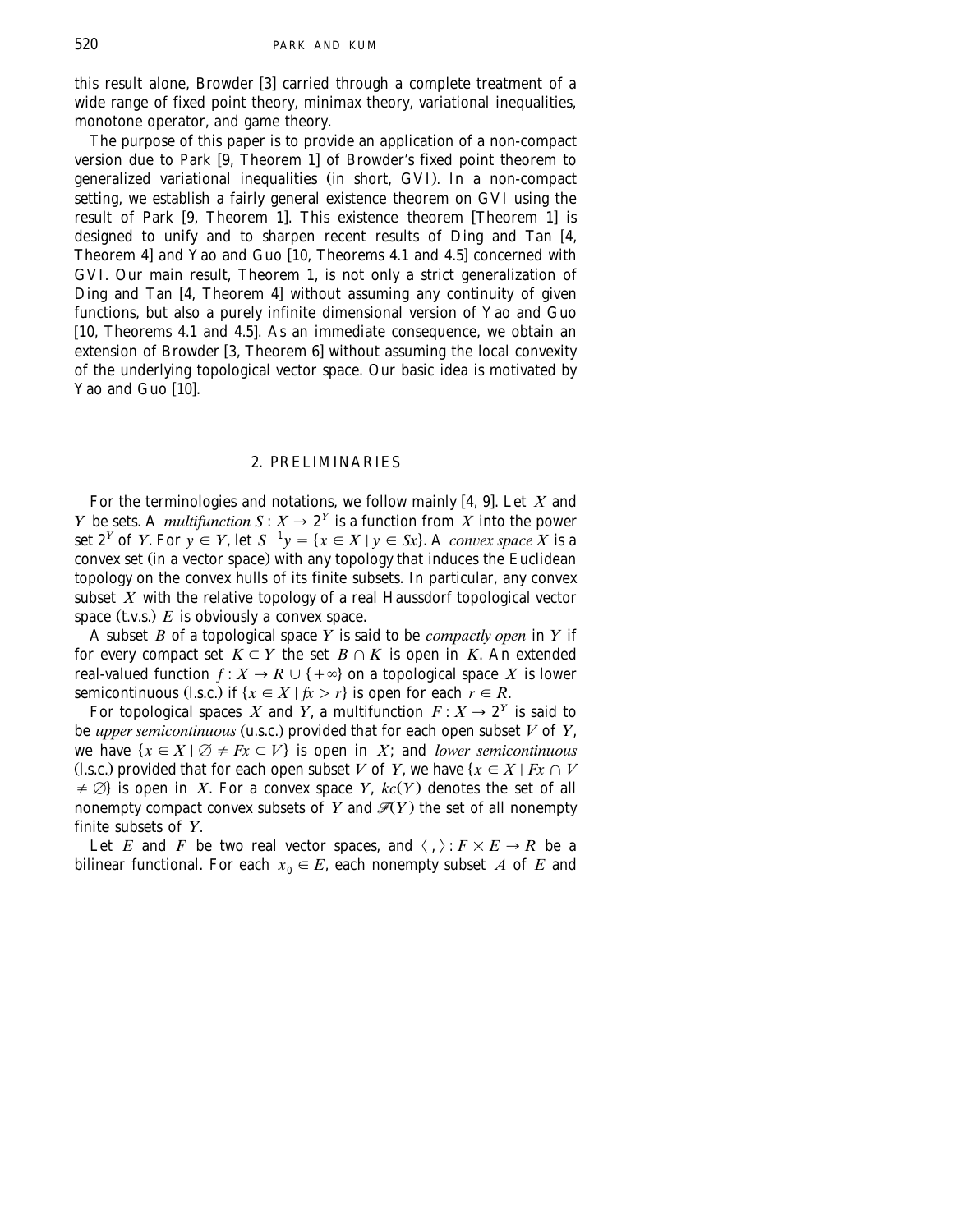$\epsilon > 0$ , let

$$
W(x_0; \epsilon) := \{ y \in F : |\langle y, x_0 \rangle| < \epsilon \},
$$
\n
$$
U(A; \epsilon) := \left\{ y \in F : \sup_{x \in A} |\langle y, x \rangle| < \epsilon \right\}.
$$

Let  $\sigma \langle F, E \rangle$  be the topology on *F* generated by the family  $\{W(x; \epsilon) \mid x \in E\}$ and  $\epsilon > 0$  as a subbase for the neighborhood system at the origin. If E is a t.v.s., let  $\delta\langle F, E\rangle$  be the topology on  $F$  generated by the family  $\{U(A; \epsilon) | A$  is a nonempty compact subset of *E* and  $\epsilon > 0$  as a base for the neighborhood system at the origin. We note then, *F* when equipped with the topology  $\sigma \langle F, E \rangle$  or the topology  $\sigma \langle F, E \rangle$  becomes a locally convex space but not necessarily Hausdorff. Now we introduce a particular form of Park  $[9,$  Theorem 1] which is modified into convenient form in order to derive main results.

THEOREM A. *Let X be a (not necessarily Hausdorff) convex space*,  $G: X \to 2^X$  *a multifunction, and K a nonempty compact subset of X. Suppose that*

- (1) for each  $x \in X$ , *Gx is convex*;
- (2) for each  $x \in K$ , *Gx is nonempty*;
- (3) for each  $y \in X$ ,  $G^{-1}y$  is compactly open;

(4) for each  $N \in \mathcal{F}(X)$ , there exists an  $L_N \in kc(X)$  containing N such *that for each*  $x \in L_N \setminus K$ ,  $Gx \cap L_N \neq \emptyset$ . *Then G has a fixed point*  $x_0$ *; that is,*  $x_0 \in Gx_0$ .

### 3. MAIN RESULTS

Throughout this paper, every vector space is assumed to be real. We directly go to our main theorem.

THEOREM 1. Let  $E$  be a topological vector space,  $X$  a nonempty convex *subset of E, F be a vector space over R and*  $\langle , \rangle : F \times E \to R$  *be a bilinear functional*. *Suppose that*

 $(1.1)$  *h* :  $X \rightarrow R$  *is a (not necessarily l.s.c.) convex function*;

 $T : X \to 2^F$  *is a nonempty-valued multifunction and for each*  $u \in X$ *, the set* 

$$
\left\{x \in X \mid \inf_{z \in Tx} \langle z, x - u \rangle + h(x) - h(u) > 0\right\}
$$

*is compactly open*;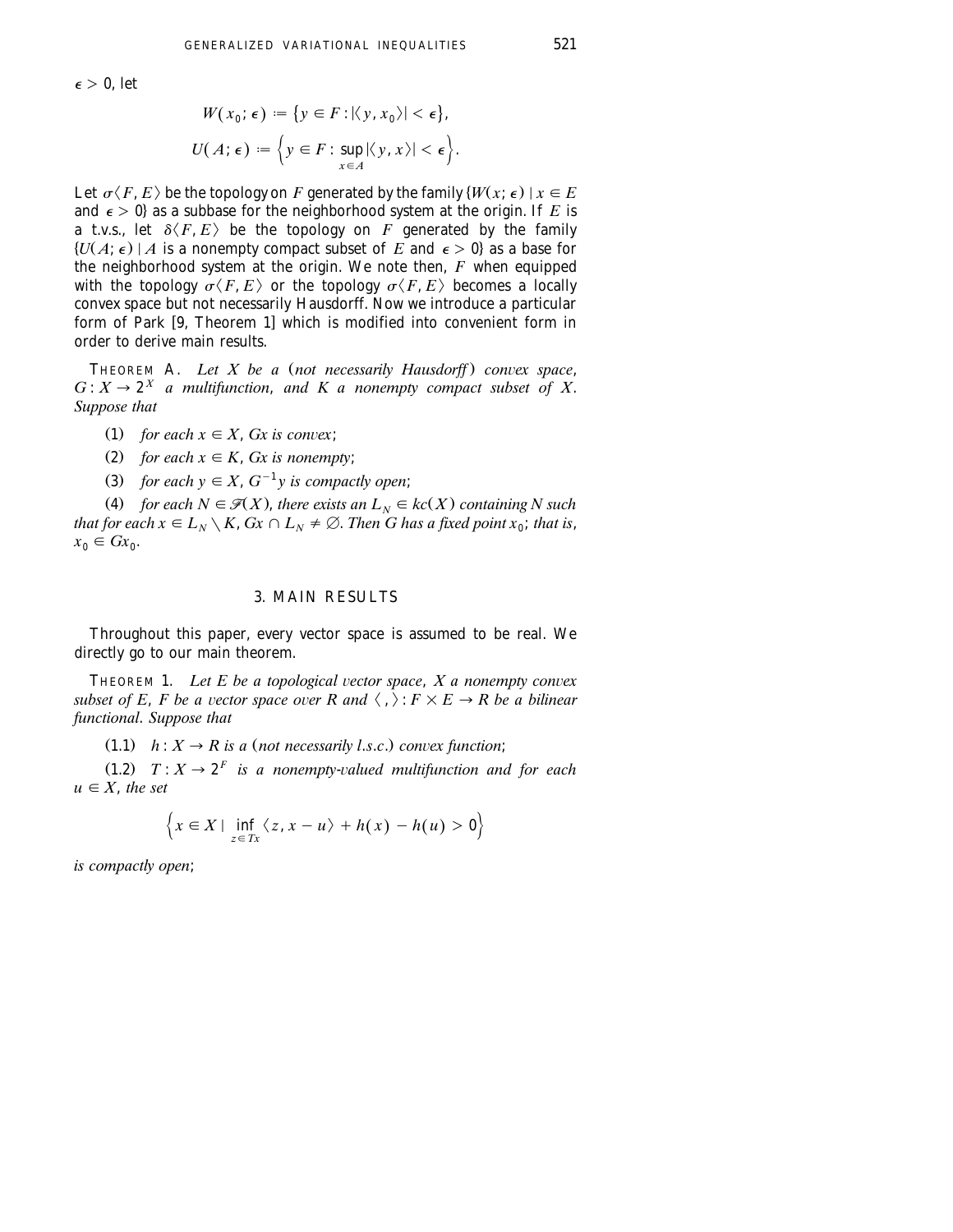(1.3) *for each*  $N \in \mathcal{F}(X)$ *, there exists*  $L_N \in kc(X)$  *containing* N such *that*  $x \in L_N \setminus K$  *implies that there is a point*  $u \in L_N$  *satisfying*  $\inf_{z \in Tx} \langle z, z \rangle$  $x - u$   $\rightarrow h(x) - h(u) > 0.$ 

*Then there exists an*  $x<sub>o</sub> \in K$  *such that* 

$$
\inf_{z \in Tx_0} \langle z, x_0 - u \rangle \le h(u) - h(x_0) \quad \text{for all } u \in X.
$$

*If*, *in addition*, *F is equipped with the*  $\sigma \langle F, E \rangle$ -*topology*, *and*  $Tx_0$  *is compact convex, then there exists*  $z_0 \n\t\in Tx_0$  *such that* 

 $\langle z_0, x_0 - u \rangle \leq h(u) - h(x_0)$  for all  $u \in X$ .

*Proof.* Define a multifunction  $G: X \rightarrow 2^X$  by

$$
Gx = \left\{ u \in X \vert \inf_{z \in Tx} \langle z, x - u \rangle + h(x) - h(u) > 0 \right\}
$$

for every  $x \in X$ . Then it is easy to show that *Gx* is convex for each  $x \in X$ . Also for each  $u \in X$ ,

$$
G^{-1}u = \left\{ x \in X \mid \inf_{z \in Tx} \left\langle z, x - u \right\rangle + h(x) - h(u) > 0 \right\}
$$

is compactly open by  $(1.2)$ . Moreover,  $G$  satisfies the condition  $(4)$  of Theorem  $A$  from  $(1.3)$ . Hence all the requirements of Theorem  $A$  except  $(2)$  are satisfied. Note that  $G$  is a fixed point free multifunction. Therefore there must be an  $x_0 \in K$  such that  $Gx_0$  is empty, that is

$$
\inf_{z \in Tx_0} \langle z, x_0 - u \rangle \le h(u) - h(x_0) \quad \text{for all } u \in X. \quad (*)
$$

On the other hand, define  $S: X \times Tx_0 \rightarrow R$  by

$$
S(u,z) = \langle z, x_0 - u \rangle + h(x_0) - h(u).
$$

Then for each  $u \in X$ ,  $z \mapsto S(u, z)$  is continuous (the  $\sigma \langle F, E \rangle$ -topology is nothing else but the topology of pointwise convergence in  $E$ ) and affine, and for each  $z \in Tx_0$ ,  $u \mapsto S(u, z)$  is concave on *X*. Thus by Kneser's minimax theorem  $[7]$ , we have

$$
\min_{z \in Tx_0} \sup_{u \in X} \left[ \langle z, x_0 - u \rangle + h(x_0) - h(u) \right]
$$
\n
$$
= \sup_{u \in X} \min_{z \in Tx_0} \left[ \langle z, x_0 - u \rangle + h(x_0) - h(u) \right] \le 0
$$

by (\*). Since  $Tx_0$  is compact, there exists a  $z_0 \in Tx_0$  such that

$$
\sup_{u \in X} \left[ \langle z, x_0 - u \rangle + h(x_0) - h(u) \right]
$$
  
= 
$$
\min_{z \in Tx_0} \sup_{u \in X} \left[ \langle z, x_0 - u \rangle + h(x_0) - h(u) \right] \le 0.
$$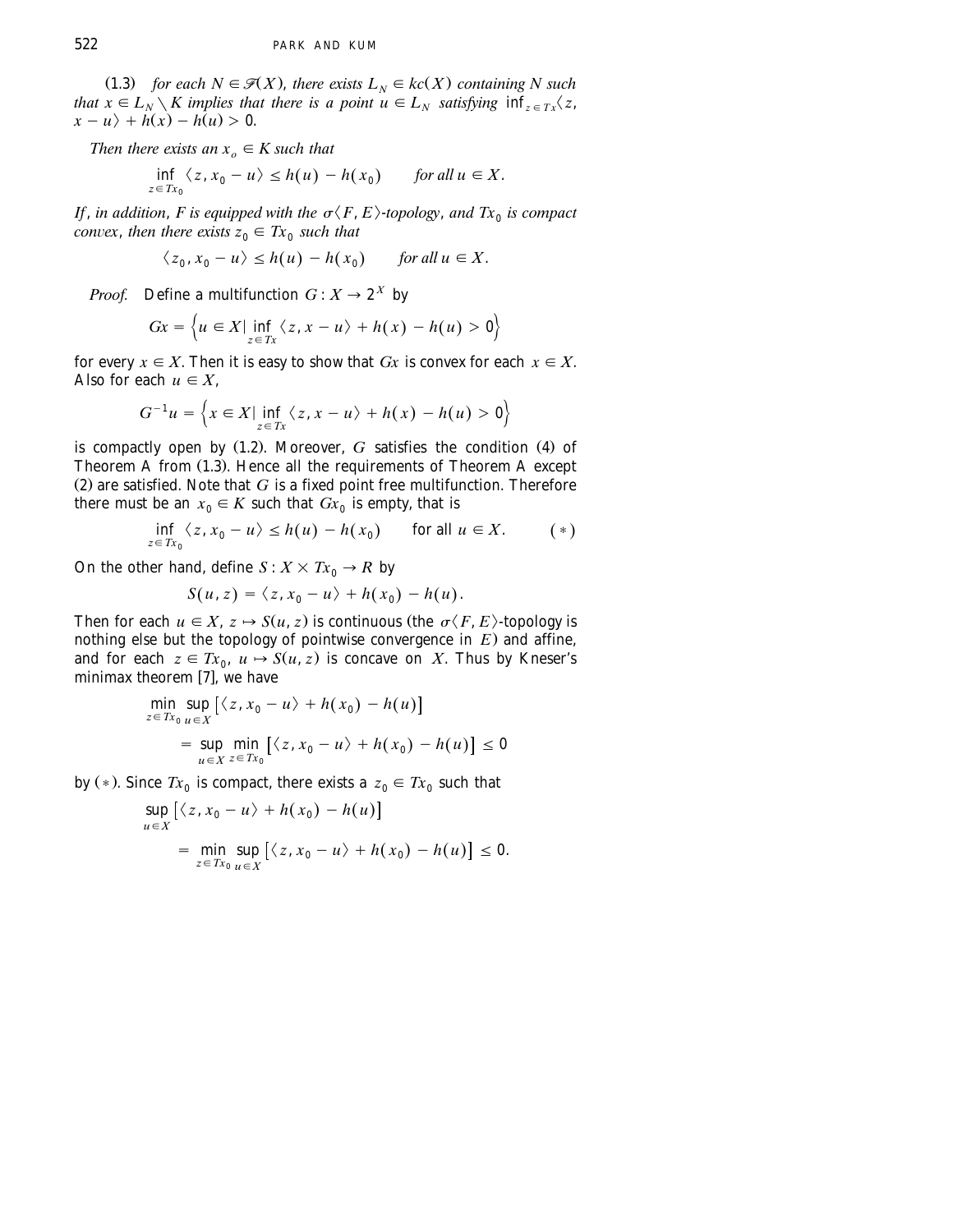Therefore  $\langle z_0, x_0 - u \rangle \leq h(u) - h(x_0)$  for all  $u \in X$ . This completes our proof.

If we strengthen the topology  $\sigma \langle F, E \rangle$  into  $\delta \langle F, E \rangle$  and impose some continuity conditions on  $\overline{T}$  and  $\overline{h}$ , we get the following.

THEOREM 2 (cf. Ding and Tan [4, Theorem 4]). Let E be a topological *vector space, X a nonempty convex subset of E, F be a vector space and*  $\langle , \rangle : F \times E \to R$  be a bilinear functional such that for each  $z \in F$ ,  $x \mapsto$  $\langle z, x \rangle$  is continuous on X, Equip F with the  $\delta \langle F, E \rangle$ -topology. Suppose that

 $(2.1)$  *h* :  $X \rightarrow R$  *is a l.s.c. convex function*;

 $T: X \to 2^F$  *is u.s.c. such that for each*  $x \in X$ , *Tx is nonempty compact convex*;

(2.3) *for each*  $N \in \mathcal{F}(X)$ *, there exists*  $L_N \in kc(X)$  *containing* N such *that*  $x \in L_N \setminus K$  *implies that there is a point*  $u \in L_N$  *satisfying*  $\inf_{z \in Tx} \langle z, x \rangle$  $-u$   $+ h(x) - h(u) > 0.$ 

*Then there exists*  $z_0 \in Tx_0$  *such that* 

$$
\langle z_0, x_0 - u \rangle \le h(u) - h(x_0) \quad \text{for all } u \in X.
$$

*Proof.* Define a multifunction  $G: X \rightarrow 2^X$  by

$$
Gx = \left\{ u \in X \mid \inf_{z \in Tx} \left\langle z, x - u \right\rangle + h(x) - h(u) > 0 \right\}
$$

as in Theorem 1. It suffices to show that for each  $u \in X$ ,  $G^{-1}u$  is compactly open in *X*. Indeed, for each fixed  $u \in X$ , each compact subset *A* of *X*, the function  $f: A \rightarrow R$  defined by

$$
fx := \inf_{z \in Tx} \langle z, x - u \rangle = - \sup_{z \in Tx} \langle z, u - x \rangle
$$

is l.s.c. on  $A$  by means of Aubin and Cellina  $[1,$  Theorem 5, p. 52 and Kum [8, Lemma B]. Hence the function  $g : A \rightarrow R$  defined by

$$
gx := \inf_{z \in Tx} \langle z, x - u \rangle + h(x) - h(u)
$$

is l.s.c. on *A*. Thus  $G^{-1}u \cap A = \{x \in A \mid gx > 0\}$  is open in *A*, as desired. Repeating the same argument as in Theorem 1, we have the conclusion.

The following example shows that the continuity conditions  $(2.1)$  and  $(2.2)$  are not essential, hence can be completely removed. Thus Theorem 1 generalizes Theorem 2 strictly.

EXAMPLE. Define  $T : [0, 1] \rightarrow 2^R$  by

$$
Tx = \begin{cases} [-3, -2] & \text{if } x = 0 \\ \{-1\} & \text{if } 0 < x \le 1, \end{cases}
$$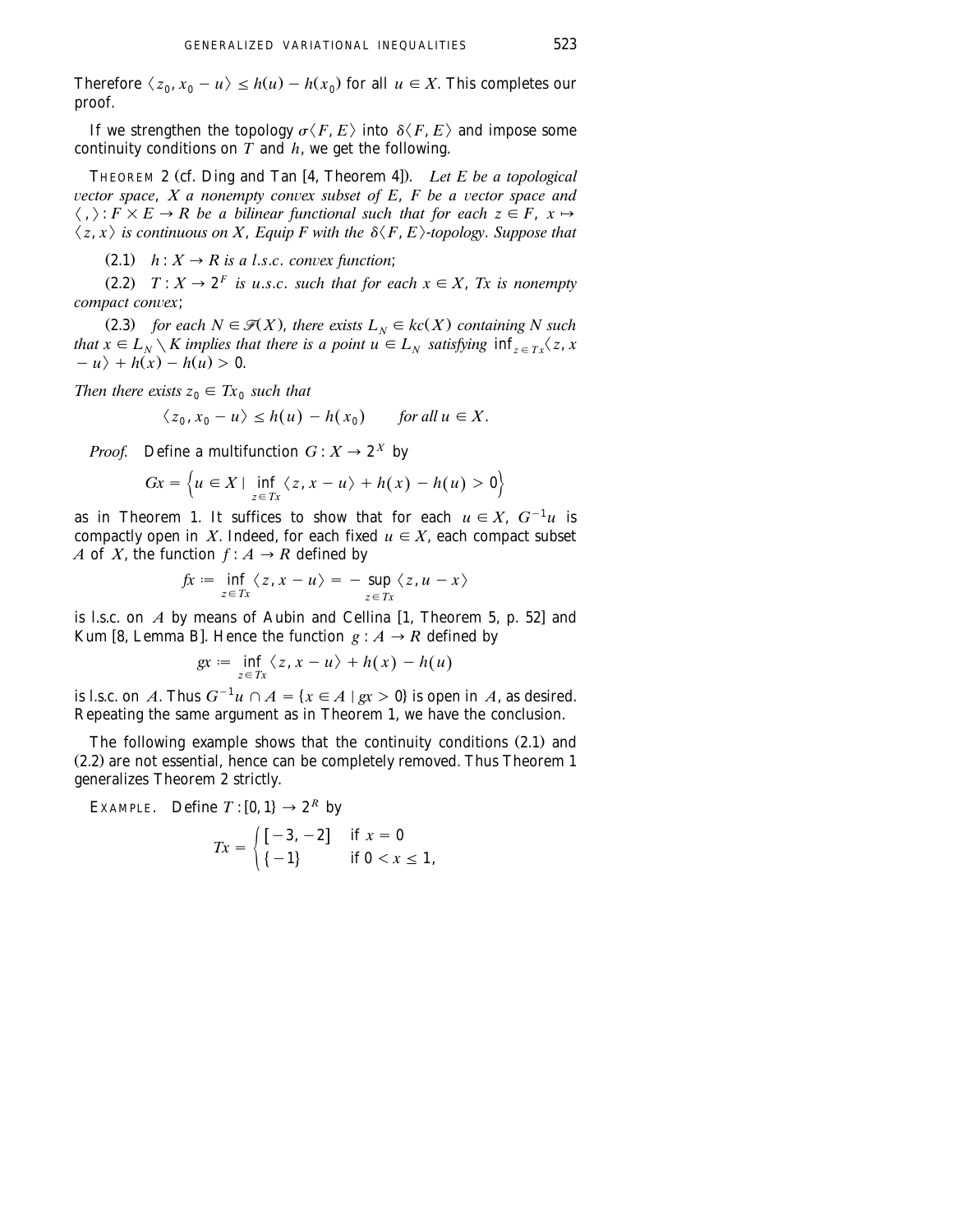and define  $h:[0,1] \rightarrow T$  by

$$
hx = \begin{cases} 0 & \text{if } x = 0 \\ -1 & \text{if } 0 < x \leq 1. \end{cases}
$$

For each  $u \in [0, 1]$ , we have

$$
\inf_{z \in Tx} \langle z, x - u \rangle + h(x) - h(u) = \begin{cases} 2u - h(u) & \text{if } x = 0 \\ u - x - 1 - h(u) & \text{if } 0 < x \le 1. \end{cases}
$$

It can be easily checked that for each  $u \in [0, 1]$ , the set

$$
G^{-1}u = \left\{ x \in X \mid \inf_{z \in Tx} \langle z, x - u \rangle + h(x) - h(u) > 0 \right\}
$$

is open in [0, 1]. Indeed,  $G^{-1}u = \emptyset$  if  $u = 0$ , and  $G^{-1}u = [0, u)$  if  $0 < u \le 1$ . Therefore, by Theorem 1, there exists an  $x_0 \in [0, 1]$  and  $z_0 \in Tx_0$  such that  $\langle z_0, x_0 - u \rangle \le h(u) - h(x_0)$  for all  $u \in [0, 1]$ . In fact,  $x_0 = 1$  and  $z_0 = -1$  satisfies the above inequality. On the other hand, *T* is neither u.s.c. nor l.s.c. Moreover, *h* is not l.s.c. Hence Theorem 2 cannot apply in this case.

*Remark*. Theorem 2 slightly improves Ding and Tan [4, Theorem 4] in the sense that the coercive condition  $(2.3)$  is more general than  $(c)$  of Theorem 4 in Ding and Tan [4]. Indeed, taking  $L_N = \overline{\text{co}}(X_0 \cup N)$  for each  $N \in \mathcal{F}(X)$ , then we can easily show that the coercive condition (c) of Theorem [4](#page-7-0) in Ding and Tan  $[4]$  implies (2.3). Consequently, our example shows that Theorem 1 generalizes Ding and Tan  $[4,$  Theorem 4 $]$  strictly.

#### 4. CONSEQUENCES OF THEOREM 1

The following Euclidean version of Theorem 1 also extends Yao and Guo [10, Theorem 4.5] in the sense that the coercive condition is weakened. So we can say that Theorem 1 is an infinite dimensional generalization of Yao and Guo  $[10,$  Theorem 4.5].

THEOREM 3. Let  $X$  be a nonempty convex subset of  $R^n$ , and  $K$  a *nonempty compact subset of X. Let*  $T: X \to 2^{R^n}$  *be a nonempty-valued multifunction. Suppose that for each*  $u \in X$ *, the set* 

$$
\left\{x \in X \mid \inf_{z \in Tx} \left\langle z, x - u \right\rangle > 0\right\}
$$

*is compactly open. Suppose further that for each*  $N \in \mathcal{F}(X)$ , *there exists*  $L_N \in kc(X)$  containing N such that  $x \in L_N \setminus K$  implies that there is a point  $u \in L_N$  satisfying  $\inf_{z \in Tx} \langle z, x - u \rangle > 0$ . Then there exists an  $x_0 \in X$  such *that*

$$
\inf_{z \in Tx_0} \langle z, x_0 - u \rangle \le 0 \quad \text{for all } u \in X.
$$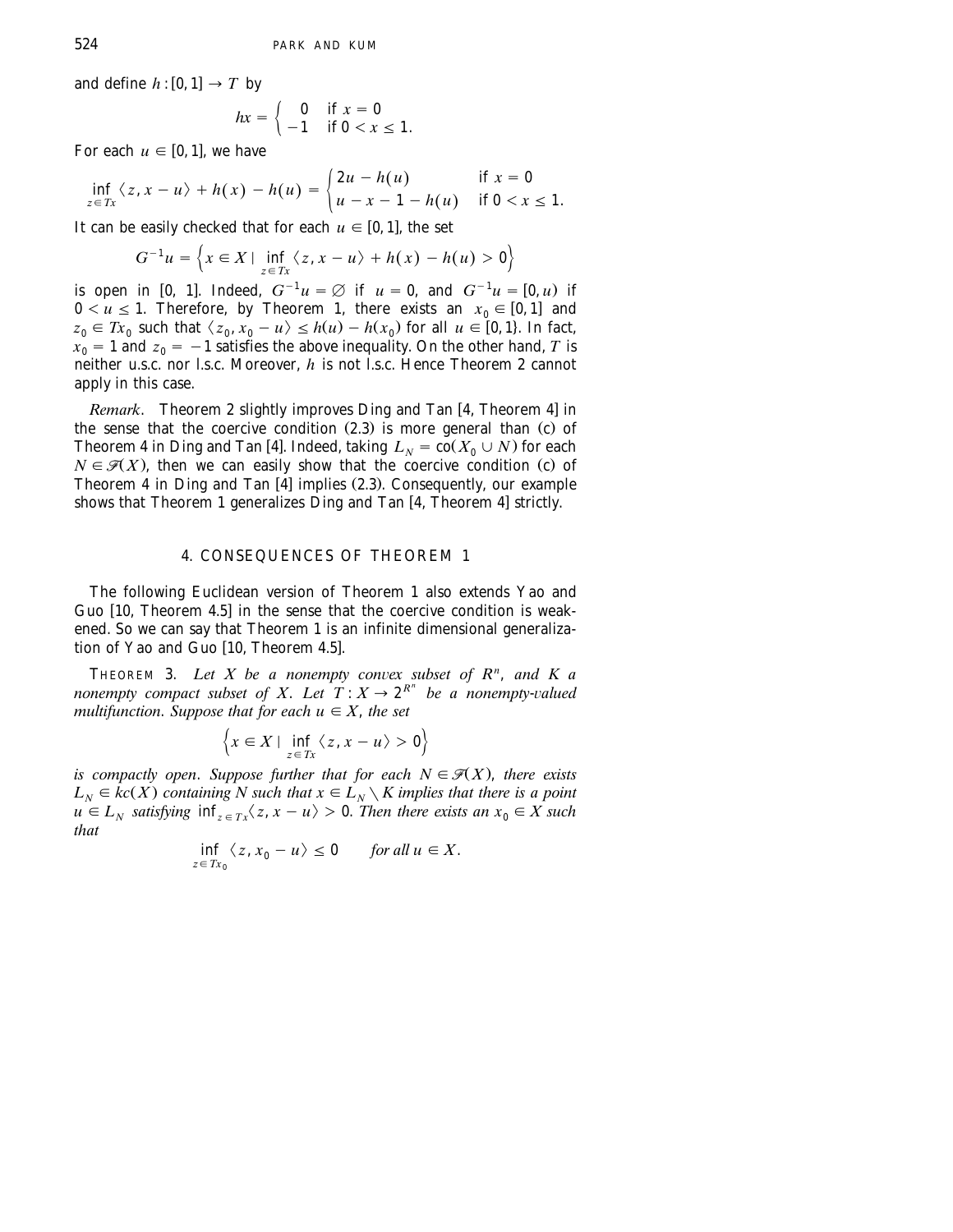*If*, *in addition*,  $Tx_0$  *is compact convex, then there exists*  $z_0 \in Tx_0$  *such that* 

$$
\langle z_0, x_0 - u \rangle \le 0 \quad \text{for all } u \in X.
$$

Here  $\langle , \rangle$  denotes the inner product on  $R^n$ .

*Proof.* Putting  $E = F = R^n$ ,  $\langle , \rangle$  the inner product on  $R^n$ , and  $hx \equiv 0$ in Theorem 1, we get the result immediately.

*Remark*. Let us compare two coercive conditions, the one in Theorem 3 and the other in Yao and Guo [10, Theorem 4.5] as follows;

(I) "For each  $N \in \mathcal{F}(X)$ , there exists  $L_N \in kc(X)$  containing *N* such that  $x \in L_N \setminus K$  implies that there is a point  $u \in L_N$  satisfying  $\inf_{z \in T_x} \langle z, x - u \rangle > 0$ " (Theorem 3).

(II) "There exists a nonempty bounded subset  $D$  of  $X$  a closed convex subset of  $R^n$  such that for any  $x \in X \setminus D$  there exists  $u \in D$  with the property inf<sub> $z \in Tx$ </sub> $\langle z, x - u \rangle > 0$ " (Yao and Guo [10, Theorem 4.5]).

In fact, if we take the compact subset  $K = \text{cl } D$  the closure of *D* and  $L_N = \overline{co} (N \cup cl D)$  the closed convex hull of  $N \cup cl D$  for each  $N \in \mathcal{F}(X)$ , then *K* and  $L_N$  are clearly subsets of the closed convex set *X* because  $R<sup>n</sup>$  is complete, whence *(II)* implies *(I)*. Thus we can conclude that Theorem 3 refines Yao and Guo [10, Theorem 4.5].

THEOREM 4. Let E, F, X, T, and  $\langle , \rangle$  be the same as in Theorem 1 *except that X is compact convex. Suppose that for each*  $u \in X$ *, the set* 

$$
\left\{x \in X \mid \inf_{z \in Tx} \left\langle z, x - u \right\rangle > 0 \right\}
$$

*is open in X. Then there exists an*  $x_0 \in X$  *such that* 

$$
\inf_{z \in Tx_0} \langle z, x_0 - u \rangle \le 0 \quad \text{for all } u \in X.
$$

*If, in addition, F is equipped with the*  $\sigma \langle F, E \rangle$ -topology and  $Tx_0$  is compact *convex, then there exists*  $z_0 \in Tx_0$  *such that* 

$$
\langle z_0, x_0 - u \rangle \le 0 \quad \text{for all } u \in X.
$$

*Proof.* Putting  $L_N = K = X$ , and  $hx \equiv 0$  in Theorem 1, we obtain the result.

*Remark*. In particular, if  $E = F = R^n$  and  $\langle , \rangle$  is the inner product on  $R<sup>n</sup>$ , Theorem 4 goes back to Yao and Guo [10, Theorem 4.1]. Therefore Theorem 4 is a purely infinite-dimensional version of Yao and Guo.